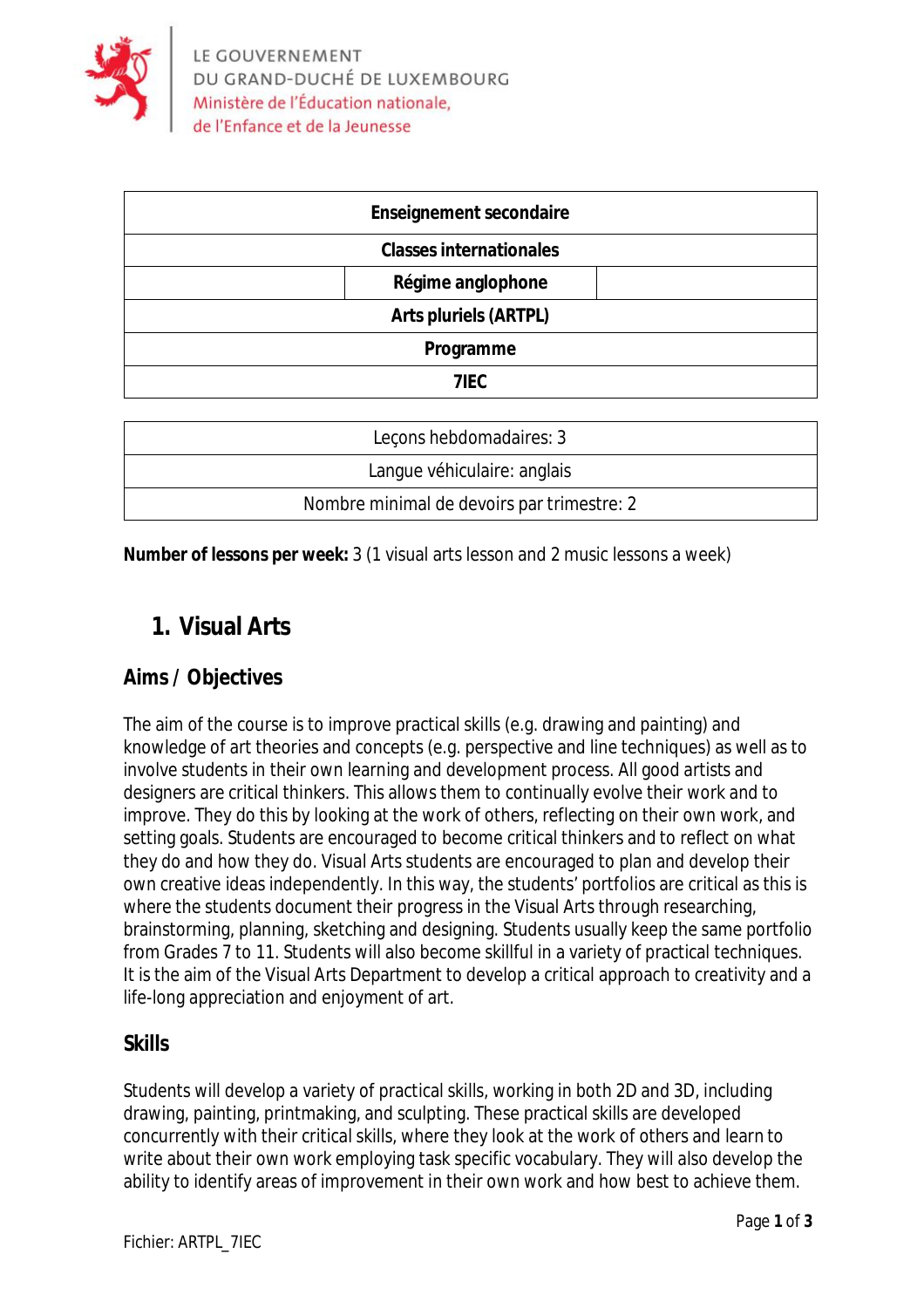

LE GOUVERNEMENT DU GRAND-DUCHÉ DE LUXEMBOURG Ministère de l'Éducation nationale, de l'Enfance et de la Jeunesse

## **Assessment**

During the course, the students are assessed using the MYP Arts Assessment Criteria.

These are:

**Knowledge and Understanding**

#### **Application**

**Reflection and Evaluation**

#### **Personal Engagement**

Visual Arts is assessed on each of the above criteria in each Unit. A student is awarded a final level, which is recorded in the end-of-semester report.

# **2. Music**

## **Pre-Requisites**

A specialised or thorough knowledge in music is not requested.

### **Aims**

Music in the IB programme stimulates young imaginations, challenges perceptions, and develops creative and analytical skills. The course encourages students to understand the context and cultural implications of musical works, supporting the development of an inquiring and empathetic world view. Music challenges and enriches personal identity and builds awareness of the aesthetic in a real-world context.

The aims of IB music are to encourage and enable students to:

- create and present music
- develop skills specific to the discipline
- engage in a process of creative exploration and (self-) discovery
- make purposeful connections between investigation and practice
- understand the relationship between music and its contexts
- respond to and reflect on music
- deepen their understanding of the world.